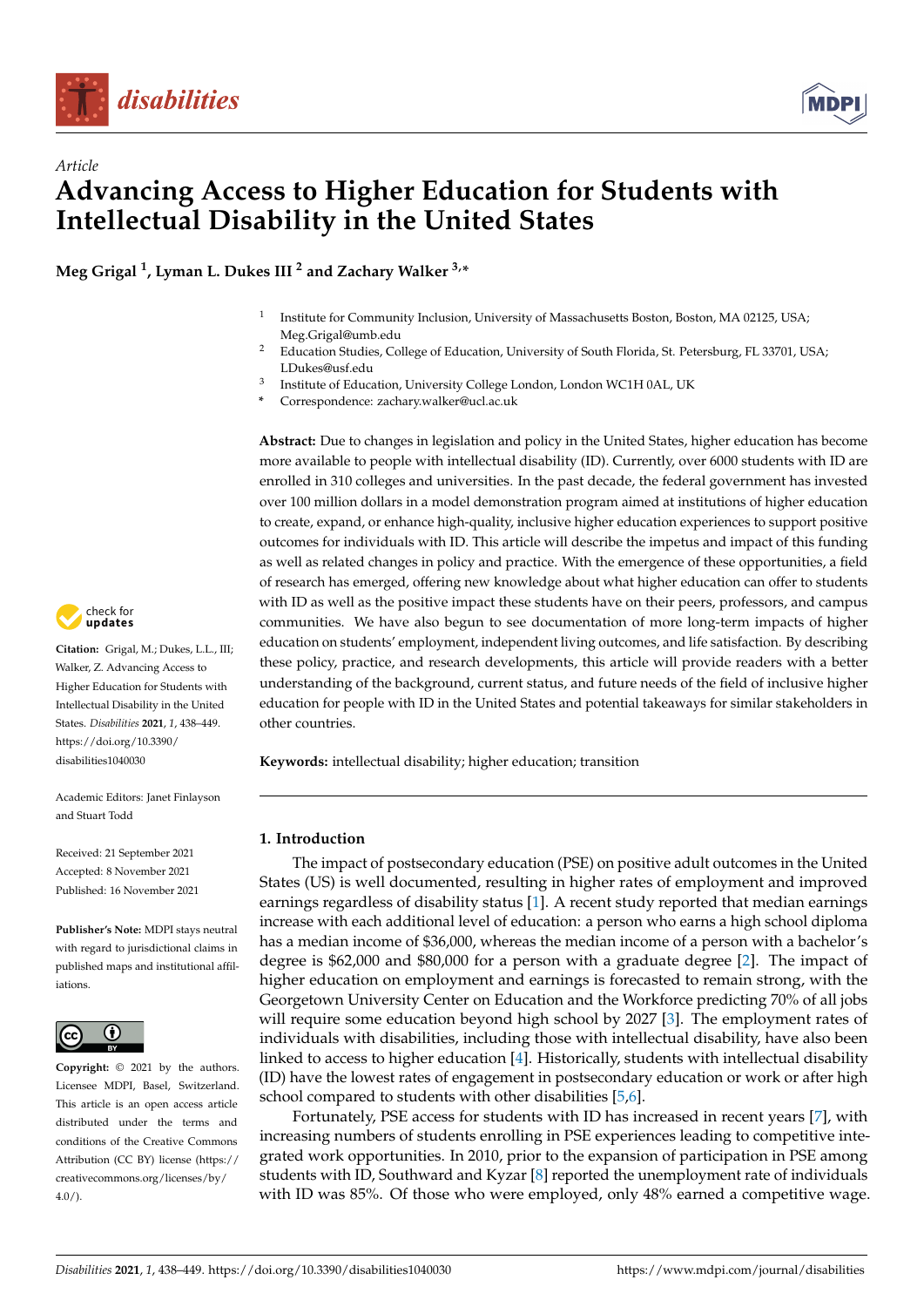In contrast, Miller and colleagues [\[9\]](#page-10-4) reported people with intellectual or developmental disability (IDD) who participated in a PSE certificate or degree program had wages of nearly \$18,000 annually as compared to slightly more than \$10,000 per year for those not participating in PSE. Even with these obvious benefits, significant barriers remain to promoting and providing access to PSE for students with IDD [\[10\]](#page-10-5).

While employment is necessary for financial independence, employment also adds value to the lives of people with disability in other ways [\[11\]](#page-10-6). For example, employment can lead to the development of relationships and positive feelings of self-worth [\[12\]](#page-10-7). Similarly, the importance of participation in PSE for students with ID extends beyond academic inclusion and provides the opportunity to participate in campus social activities such as campus clubs and the option of living in campus residence halls. Participation in PSE also has several benefits beyond employment and social integration. Butler et al. [\[11\]](#page-10-6) found students with ID enrolled in PSE reported better physical health, healthier relationships, and higher rates of volunteerism as compared to a control group not enrolled in higher education. For example, the authors found 73% of students in PSE had exercised recently compared to 37% of the young adult group not participating in higher education. Approximately 83% of the student group had friendships and companionship while 54% of the young adult group reported the same. Finally, two-thirds (66.7%) of students volunteered, while only 24.3% of the young adult group did volunteer work.

Given the reported benefit of PSE experiences, there is significant potential for increased participation in PSE for youth and adults with ID. In the US, over 6000 students with ID have enrolled in higher education. Yet, only 4% of Institutes of Higher Education (IHEs) in the US currently provide this opportunity [\[13\]](#page-10-8). To support future development and expansion efforts of inclusive PSE worldwide, the authors will describe the legislation, policy and practice changes that have led to the current status of PSE offerings in the US for students with ID and their associated impacts on students and systems.

It should be noted not all PSE programs being accessed by students with ID can be described as inclusive. Some programs attended by students with ID may use non-inclusive or segregated environments and offer only specialized curricula separate from traditional college options including separate courses, clubs, and workshops only for students with ID. According to Jones et al. (2015), an inclusive campus "generates natural supports within the community to meaningfully involve all students in campus life. It provides students with disabilities the same opportunities and choices available to those without disabilities, never relegating students with ID to separate or segregated experiences" [\[14\]](#page-10-9) (p. 2). Therefore, in this article, we will use the term inclusive PSE when referring to the field of study seeking to explore and build college and university programs and practices that include students with ID in the living, learning, and working environments used by their college peers without ID.

#### **2. History of the Development of Inclusive Postsecondary Education in the United States**

While the practice of providing PSE access to students with ID in the US remains relatively limited in scope, the idea first emerged in the 1970s due to a variety of movements primarily focused on adult education [\[15\]](#page-10-10). For example, Jones and Moe described the benefits of providing further education for individuals with ID so they could prepare for careers, obtain a basic education, or "simply because it seems like the thing to do for young adults" [\[16\]](#page-10-11) (p. 59). In the late 20th century and first decade of the 21st century, program development efforts expanded to include providing access to college experiences for students with ID transitioning out of high school and during early adulthood [\[17\]](#page-10-12). However, there was no federal or state guidance or funding available to support these efforts; thus, early programs were funded by grants or by fundraising efforts by parents or non-profit organizations [\[18\]](#page-10-13). Programs varied widely in terms of their focus and activities, and little was known about student outcomes [\[17\]](#page-10-12). The first federally funded national survey of existing higher education programs serving students with ID in the US was conducted in 2009 and resulted in the identification of 149 higher education programs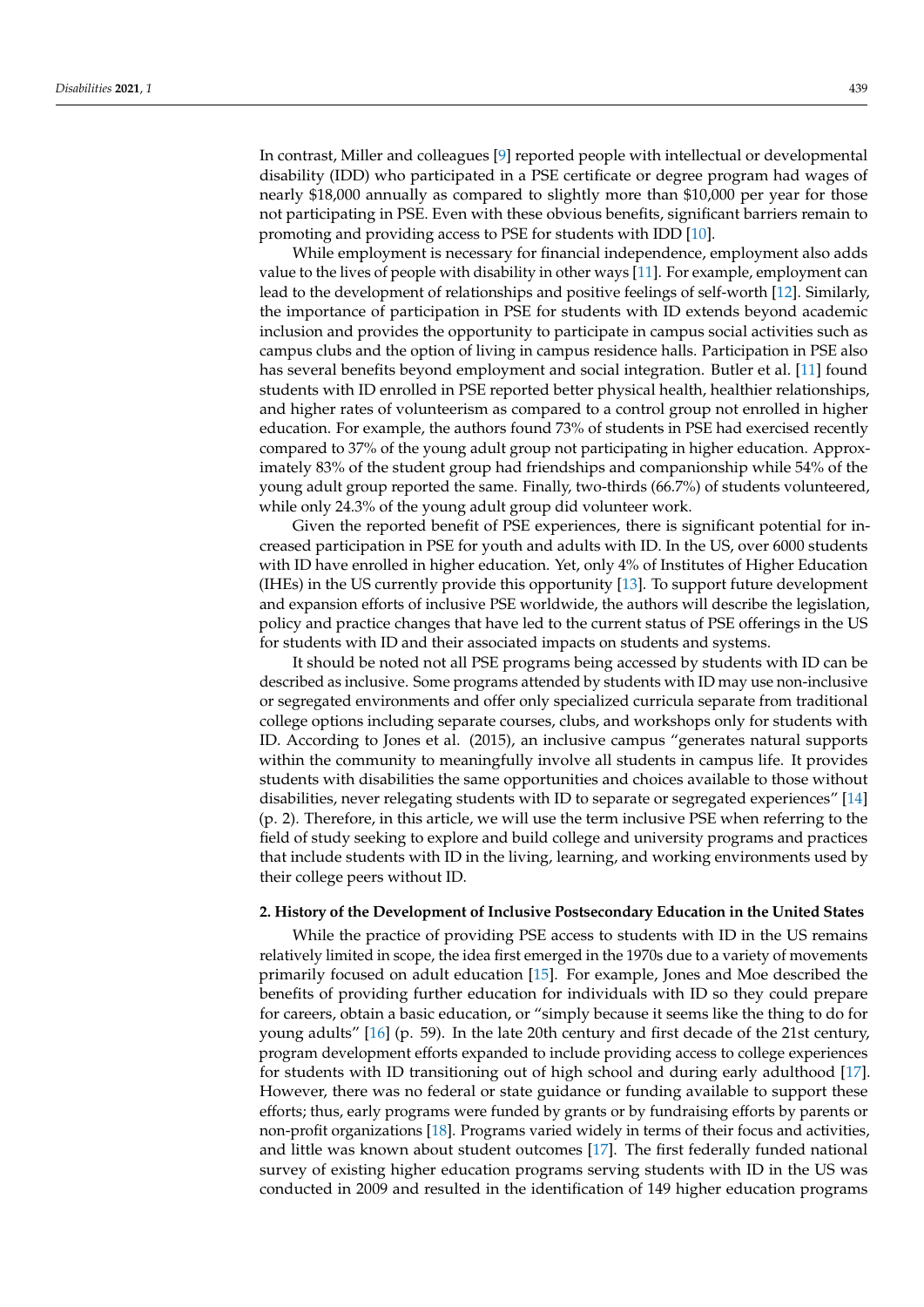supporting students with ID in 39 states [\[19\]](#page-10-14). The findings from this survey provided a baseline of information on the types of colleges and universities involved and revealed the primary focus of most programs was independent living/life skills, not academic access. This would soon begin to change because of the reauthorization of federal higher education legislation.

# **3. Impact of Legislation**

The Higher Education Opportunity Act (HEOA) (Public Law (PL) 110–315) [\[20\]](#page-10-15) passed by the United States Congress in 2008 reauthorized the Higher Education Act of 1965 (PL 89–329) [\[21\]](#page-10-16) and had a significant impact upon postsecondary access for students with ID [\[13\]](#page-10-8). For example, the HEOA requires programs receiving federal funding to ensure students with ID have the opportunity to participate on more than a half-time basis as determined by the institution, with such participation focusing on academic components, and occurring through one or more of the following activities:

- Regular enrollment in credit-bearing courses with non-disabled students offered by the institution.
- Auditing or participating in courses with non-disabled students offered by the institution for which the student does not receive regular academic credit.
- Enrollment in non-credit-bearing, non-degree courses with non-disabled students.
- Participation in internships or work-based training in settings with non-disabled individuals.

Additionally, the law requires students with ID to be socially and academically integrated with non-disabled students to the maximum extent possible.

The HEOA defined the term intellectual disability as a student: (A) with a cognitive impairment, characterized by significant limitations in (i) intellectual and cognitive functioning and (ii) adaptive behavior as expressed in conceptual, social, and practical adaptive skills; and (B) who is currently, or was formerly, eligible for a free appropriate public education under the Individuals with Disabilities Education Act (PL 105–17) [\[22\]](#page-10-17). Second, the HEOA created a new Title IV eligibility category called Comprehensive Transition and Postsecondary Programs, allowing IHEs that meet regulatory requirements to offer federal financial aid including Federal Pell grants, Federal Supplemental Educational Opportunity Grants, and Federal Work Study funding to eligible students with ID [\[23\]](#page-10-18). Third, HEOA modified requirements previously in place for students to access financial aid including the requirement that students obtain a high school diploma or a General Education Development (GED) degree. Finally, the HEOA also authorized and appropriated financial support for a national coordinating center for inclusive PSE program development and guidance and fiscal support of inclusive PSE model demonstration projects.

In addition to the HEOA, other federal civil rights legislation also impact access to PSE for students with disabilities. Section 504 of the Rehabilitation Act of 1973 (PL 93–112) [\[24\]](#page-10-19), the Americans with Disabilities Act (ADA) of 1990 (PL 101–336) [\[25\]](#page-10-20) and the more recent ADA Amendments Act (ADAAA) passed in 2008 (PL 110–325) [\[26\]](#page-10-21) have long prevented discrimination by colleges and universities receiving federal funding (e.g., institutions that accept federal financial aid). Section 504 ensures people with disabilities have the opportunity to participate in or benefit from federally funded programs while being protected from discriminatory practices. That is, postsecondary institutions may not discriminate in the recruitment, admission, or access to programs and services for enrolled students. The ADAAA ensures students with disabilities are provided equal educational opportunity. For example, students with disabilities may be provided auxiliary aids and services to have an equal opportunity to participate in PSE.

In addition to federal legislation, some states in the US have formalized policies and practices and, in a few cases, passed legislation (e.g., Florida); all of which are intended to increase access to PSE. In the US, Vocational Rehabilitation (VR) helps people who have disabilities engage in employment. The VR program in the US is a federally funded, state-operated system providing vocational and rehabilitative services to individuals with disabilities to help them prepare for, secure, regain or retain employment. As will later be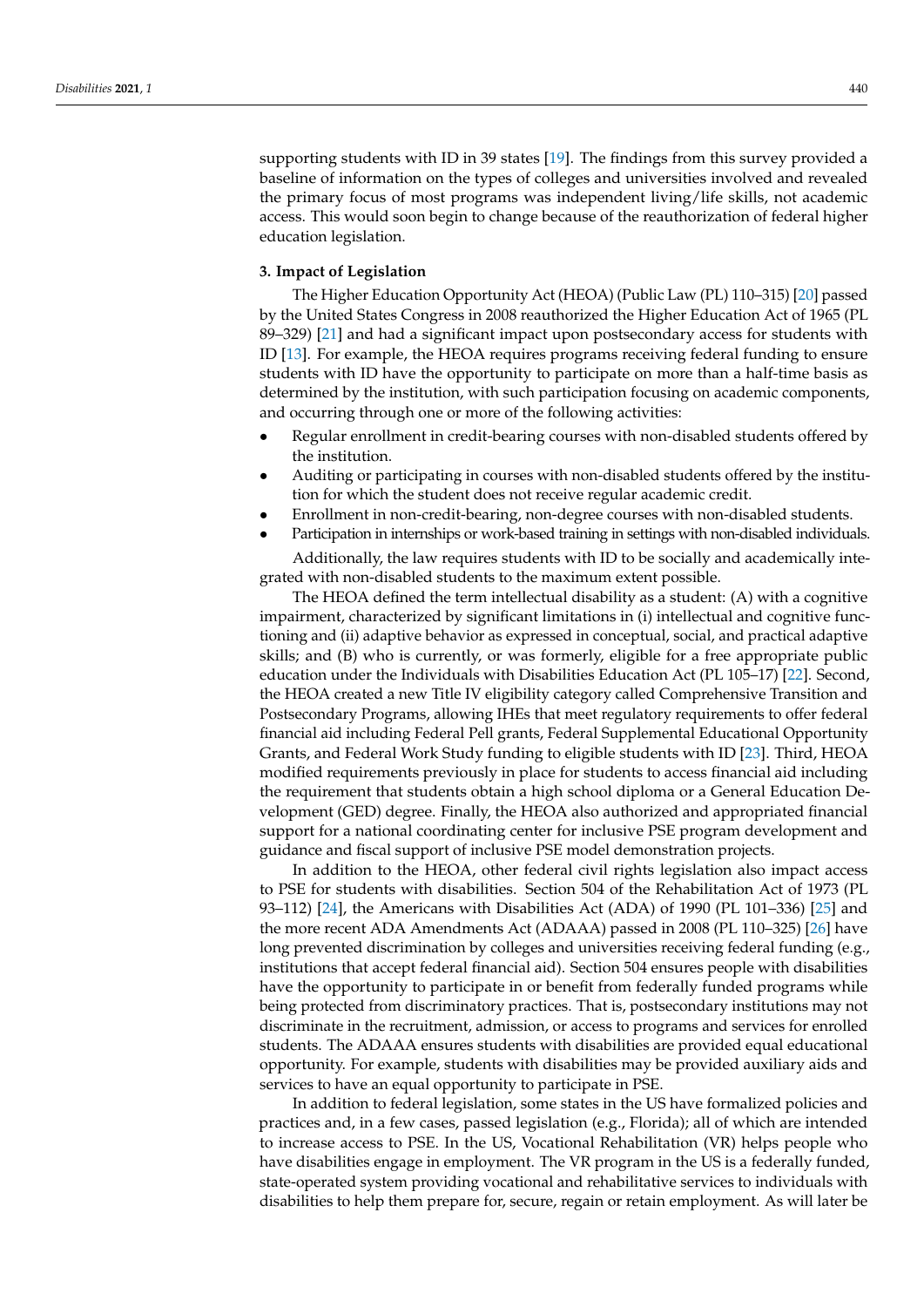described, individuals with ID who engage with VR services and participate in PSE are far more likely to be employed than those who did not access them [\[27\]](#page-10-22).

## **4. Outcomes of the Higher Education Opportunities Act on the Field of Inclusive PSE**

As noted, HEOA established funding for the Transition Postsecondary Programs for students with intellectual disabilities (TPSIDs) and its related national coordinating center (NCC). Indeed, it has had a significant impact on both students with ID and the IHEs that have chosen to offer PSE to the population. A summary of the TPSID model demonstration program as well as the efforts of the NCC will be described next.

To date, the TPSID model demonstration program has funded three cohorts of grantees, each at an IHE. The first cohort funded 27 IHEs in 23 states between 2010 and 2015. The second cohort, comprising 25 IHEs in 19 states, received grants from 2015 to 2020. The third and current cohort of grantees were funded between 2020 and 2025 to IHEs in 16 states. In total, the TPSID initiative has funded 74 grants in 34 states between 2010 and 2020. Many grantees worked to establish programs not only at their host IHE, but developed consortia structures, establishing programs at other IHEs in their states by providing funds and technical assistance. As of July 2021, these efforts have led to the creation or expansion of higher education programs at 119 college or university campuses in the US enrolling over 4500 students with ID.

The corresponding NCC project was awarded to Think College at the Institute for Community Inclusion at the University of Massachusetts Boston. Think College is a technical assistance, research and evaluation center which oversees a variety of grant funded projects each dedicated to developing, expanding, and improving research and practice in higher education for students with ID. The NCC was first established in 2010 with funds from the US Office of Postsecondary Education and was refunded in 2015, and again in 2020 in conjunction with funding for each subsequent TPSID cohort. The NCC was charged by the Office of Postsecondary Education with conducting an evaluation of the TPSID projects and with providing technical assistance and training to colleges and universities, K-12 local education agencies (LEAs), families and students, and other stakeholders interested in developing, expanding, or improving PSE for people with ID in the US. The NCC has developed and disseminated materials and resources to thousands of families, students, and professionals to support development and expansion of higher education pathways for students with ID.

The NCC was also charged with developing and implementing a valid framework to evaluate the TPSID model demonstration projects. The NCC created the Think College Data Network for this purpose, reflecting variables across all domains of practice (academic, social, independent living, career) TPSID grant recipients are required to address. This system has been used to collect required data from all TPSID funded programs since 2011 and now provides a comprehensive dataset of the characteristics of college students with ID as well as their experiences and outcomes. Data on student demographics, college course enrollments, academic supports, career development and employment and exit status are gathered annually in the system. These data are subsequently used to produce annual reports sharing aggregate data on student activities and outcomes [\[28\]](#page-10-23). Additionally, the NCC collaborates with all grantees to gather follow-up data from students who have exited the TPSID programs to document long-term employment and independent living outcomes.

Data derived from the IHEs receiving TPSID funds document the achievements of students attending these programs. Since the inception of the TPSID program, the NCC has documented students with ID were enrolled in 51,112 courses and held 2154 individual paid jobs. Inclusion in typical university courses is a hallmark of the program, and the TPSIDs are charged with expanding access to existing university coursework, career services, student participation in campus organizations and activities, and, when available, campus housing. Inclusive courses are defined as academic courses taught by faculty as part of the typical course offerings of the college or university and attended by matriculating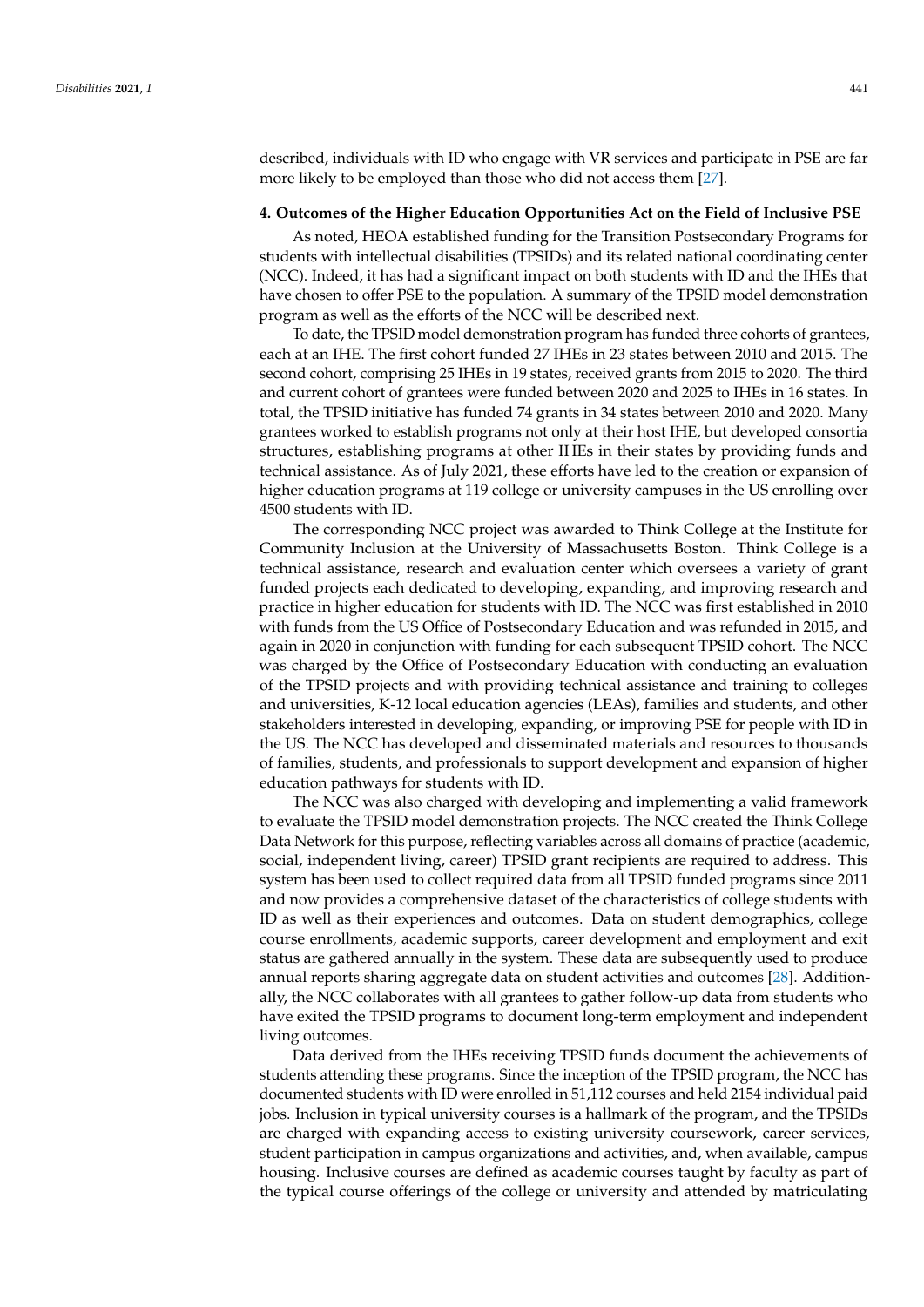students [\[29\]](#page-10-24). Depending upon the PSE program, students with ID may access inclusive courses either for credit or audit.

It should be highlighted that inclusion in typical coursework results in a variety of positive outcomes. First, it exposes students to a significant and meaningful array of course content and offers the opportunity to connect with college peers with or without disabilities. It may provide students with the potential to earn college credit and influence their capacity to obtain credentials or certificates. The most recent findings reflect marked growth in academically inclusive courses, with 62% of student enrollments being in inclusive college and university classes [\[28\]](#page-10-23). The counterpart to inclusive courses are specialized courses, designed for and attended only by students with ID. This course participation method has been utilized by PSE programs that are not fully inclusive and is not considered the most efficacious method of providing a college academic experience for students with ID.

The employment outcomes of the students enrolled in the IHEs receiving funds under the TPSID program are quite promising. The percent of students with ID employed for pay (defined as being paid by the employer at or above minimum wage) while enrolled in the TPSIDs have ranged from 43% to 53%, striking in its similarity to the rate of employment for the average full-time undergraduate students while enrolled, which is 43% nationally [\[30\]](#page-10-25). Thus, the employment rate of students with ID while enrolled in college is at a minimum commensurate, and in some cases exceeds the employment rate of their student counterparts without ID.

#### **5. The Impact of Longer-Term Higher Education Access**

The potential impact of access to higher education on employment outcomes is even more striking when we examine the employment rate of youth and adults with ID being served outside of the higher education system. In 2018, 78.9% of people with ID were being served in facility-based and non-work settings [\[31\]](#page-11-0). Indeed, this sobering statistic highlights that most adults with ID in the US spend their day in segregated settings only interacting with other people with ID. In the period 2018–2019, only 19% of adults with developmental disabilities in the general population had a paid job in the community [\[32\]](#page-11-1). The employment rate for transition-age individuals with cognitive disability (ages 16–21) was 20%, or less than half the employment rate for same-age people without disabilities [\[31\]](#page-11-0).

Fortunately, the long-term employment outcomes of students completing their higher education in programs funded by the TPSID initiative reflect a stark contrast to these dismal outcomes. One year after exiting from their TPSID IHE program, 59% of students were employed, and 66% were employed after two years. Three years after exit, 67% reported having a paid job [\[28\]](#page-10-23). While the number of respondents declined in each subsequent year after exit, these findings reflect significantly better employment outcomes for students who have attended PSE than those who have not done so. These findings align with results stemming from research conducted on adults with ID receiving services from VR. Smith et al. [\[33\]](#page-11-2) explored the outcomes of youth with ID who exited VR services under an individual plan for employment. They found those who had received PSE services as part of their plan were 14% more likely to exit with paid integrated employment and earned 51% higher wages than those who did not access PSE services. A similar study found VR clients with ID who experienced PSE were more than twice as likely to be employed and had increased earnings compared to their counterparts who did not have access to PSE while receiving VR services [\[27\]](#page-10-22).

Other data also reflect a positive impact on students' independent living outcomes and social life satisfaction. Data from the 2019–2020 annual report on students attending TPSID programs reflect an increase in the percentage of students not living with their family [\[28\]](#page-10-23). In fact, more than half (53%) of respondents indicated they were not living with family one year after exiting their higher education program, up 20% from the previous year. Increases were also seen in the two-year outcome data. This appears to indicate, over time, students with ID become more capable of living independently, much like their young adult counterparts without disability. Additionally, greater numbers of students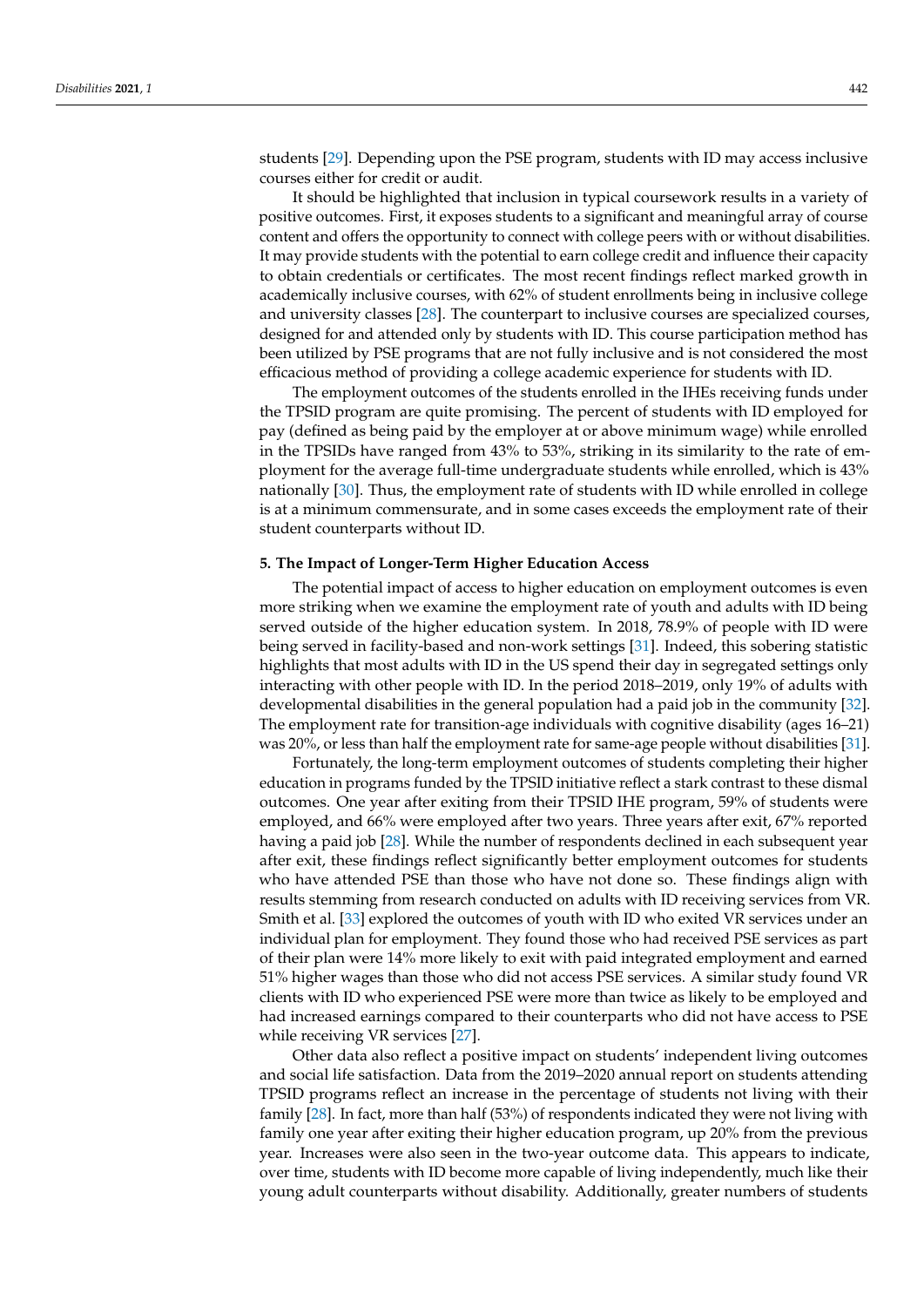engaged in obtaining further PSE ( $n = 53$ ) one year after exit, and most respondents (92%) reported they were satisfied or very satisfied with their social life.

While the data from the TPSID programs offer great insight into what is possible when students with ID are afforded access to higher education, it is important to point out these data do not represent the full picture of PSE options in the US. The programs funded as TPSIDs represent only approximately one-third of the 310 higher education options available to students with ID in the US. A recent study of the entire milieu of programs revealed over 6090 students with ID were enrolled in IHEs in the US and all but one state in the US has a PSE program [\[29\]](#page-10-24). In fact, there has been significant growth in available options between 2009 and 2019. The previously mentioned national survey conducted in 2009 identified 149 programs existing in the US [\[19\]](#page-10-14), while a more recent study conducted in 2019 found 274 programs, reflecting an 84% increase since 2009 [\[29\]](#page-10-24). A national directory of existing programs for students with ID reflects, as of August 2021, 310 IHE programs in 49 states in the US; however, this number fluctuates with some frequency. There is currently only one state in the US not reflected in the directory (i.e., Wyoming).

Expanding access to higher education has not only led to changes in student experiences, but it has also led to changes in the infrastructure of higher education. As colleges and universities seek to develop new postsecondary options, significant planning must occur, especially for IHEs seeking to create inclusive access throughout their campuses. Successful planning requires engagement throughout the campus including administrative leadership (e.g., President, Provost, and Chancellor), as well as financial, academic and student services (e.g., bursar/office of financial aid, health services university housing, disability services, student advising, academic departments, faculty, and staff) [\[34\]](#page-11-3). When planning, designing, and promoting PSE programs for students with ID, it is critical to inform institutional leadership and other administrative academic and student support personnel about the benefit such PSE programs offer to the students with ID as well as to the campus community and culture. Moreover, providing examples of effective program implementation and quality student and institutional outcomes is warranted.

While investigating the barriers to PSE program development, Plotner and Marshall [\[34\]](#page-11-3) found the level of support from different university entities grew over time, with less substantial support offered during planning activities, but more support being provided following program implementation. The authors posit that many of the concerns from faculty and administrators stem from lack of familiarity with program intent. Additionally, fears related to maintaining academic rigor, liability, student safety and faculty burden seem to lessen as the people involved have greater access and understanding of the program intention and the students served. Indeed, there is a significant lack of information in higher education about students with ID. As higher education leaders, as well as faculty and staff, engage with students with ID, their acceptance of these students and their support of the programs serving them typically grows.

Planning activities to develop higher education programs often lead to internal policy changes, as well as to a reduction in some attitudinal barriers that may have been more prevalent in previous years. Earlier in the development of the field of inclusive PSE, a strong concern often expressed during planning activities was the notion of faculty burden if students with ID were included in typical courses [\[19\]](#page-10-14). More recently, studies suggest faculty feel more positively about their experiences instructing students with ID [\[35,](#page-11-4)[36\]](#page-11-5); however, some concerns persist. A study of faculty who had substantial experience instructing college students with ID found these faculty believed the inclusion of students with ID in their classes led to increased self-confidence for the instructors, and a greater capacity for reflecting on the range of student learning styles, educational experiences, and capabilities [\[35\]](#page-11-4). Notably, faculty indicated planning for the success of college learners with ID leads to meaningful reflection about their own teaching style.

There have been other additional important changes resulting from the HEOA impacting IHEs which include the expansion of access to federal student aid, increased development of available credentials, and the emergence of the need for accreditation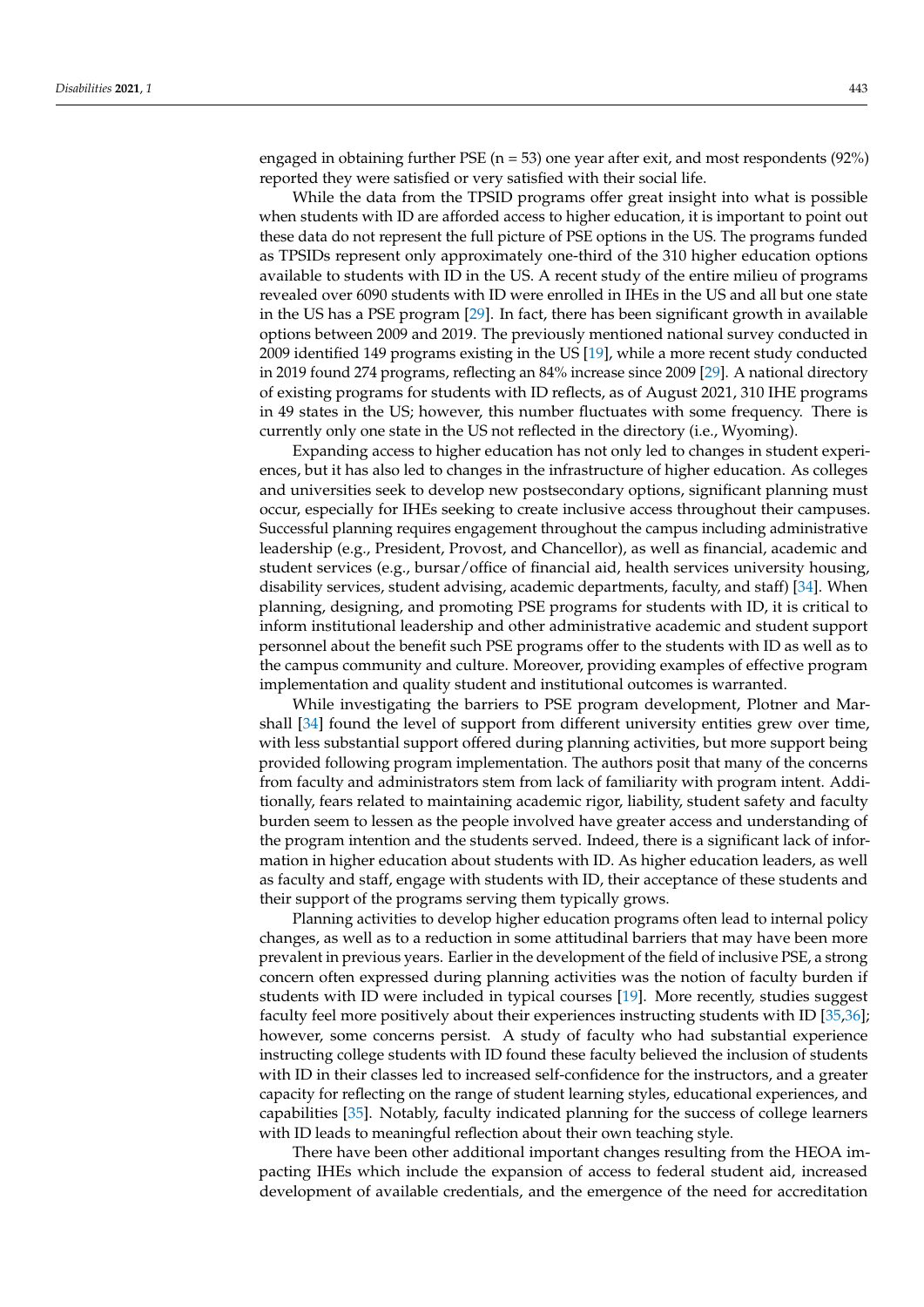standards and processes for these programs. The Act also created a new category of Title IV-eligible higher education program, called a Comprehensive Transition and Postsecondary Program (CTP) that allow eligible students with ID to access three forms of federal student aid (Federal Pell Grants, Federal Supplemental Educational Opportunity Grants, and Federal Work-Study funds) [\[37\]](#page-11-6). IHEs can apply to the Federal Student Aid office to be approved as a CTP by documenting how their program supports students with ID to access academic, career and technical, and independent living instruction to prepare for them for employment. CTPs also must ensure at least half of each student's program consists of coursework and other activities with students without disabilities. In the US, in the 2019–2020 academic year, 114 approved CTP programs existed, and federal student aid was offered to 628 students with ID at 88 colleges and universities [\[28\]](#page-10-23). One hundred and eighty-eight students (20%) were reported to have received federal financial aid in the form of a Pell Grant while attending a TPSID program with CTP status [\[28\]](#page-10-23). Over 2.5 million dollars in aid was provided to students in the form of Pell grants, Supplemental Education Opportunity Grants, and Federal Work-Study. This represents a very small portion of 29.6 billion dollars offered for Pell grants made available to college students annually throughout the country, even so it is a significant shift in opportunity for students with ID pursuing higher education.

The expansion of credentials available to students with ID is also an area of growth in higher education. The IHEs involved in the TPSID program are required by their funding agent to create and offer students with ID access to meaningful credentials. These credentials are typically certificates, some having been developed specifically for the program and others offered by and approved by the host IHE. Credential attainment is critical as it bolsters students' ability to demonstrate to future employers or to future IHEs, the knowledge and skills they have attained in their program. It also requires the IHE to have considered and be held accountable for what a student will learn in their program. In fact, credential attainment has a strong correlation with employment outcomes. Grigal et al. [\[13\]](#page-10-8) found earning a credential awarded by the IHE significantly increased the odds of having a paid job within 90 days of exit. Thus, credential development and implementation merit significant engagement of a broad array of university administrators.

The issue of accreditation for PSE programs for students with ID was first broached in the scope of work of the NCC, charging it with assembling a dedicated workgroup on accreditation. Over the past 10 years, this original workgroup, assembled in 2011, and a subsequent workgroup convened in 2016, developed model program accreditation standards and field tested these standards with PSE programs enrolling students with ID throughout the US. The final standards and the field test findings were reported to US Congress and to the US Secretary of Education [\[38\]](#page-11-7). The most current iteration of the workgroup, convened in 2020, is focusing on developing and piloting an accreditation process and will examine the issues involved in creating an accrediting agency to implement a program accreditation process.

### **6. Elements of Program Practices**

The US has been at the forefront of expanding access to college for young adults with ID as an outcome of advocacy efforts by their families [\[17\]](#page-10-12) as well as research by academics (e.g., Becht et al. 2020 [\[7\]](#page-10-2)) and efforts by politicians (e.g., Florida's comprehensive transition program legislation). Even so, PSE programs are not universally available and new programs emerge each year and existing programs continue to evolve. Currently, there are a wide range of practices and services. Common program elements of inclusive PSE include academic access, career development, campus membership, independent living skill development, and self-determination skills. Self-determination skills tend to be an umbrella program component through which other program elements are designed and implemented. Students can access a range of college opportunities including credit versus non-credit-bearing courses, programs at two- and four-year institutions, and residential and non-residential options [\[39\]](#page-11-8).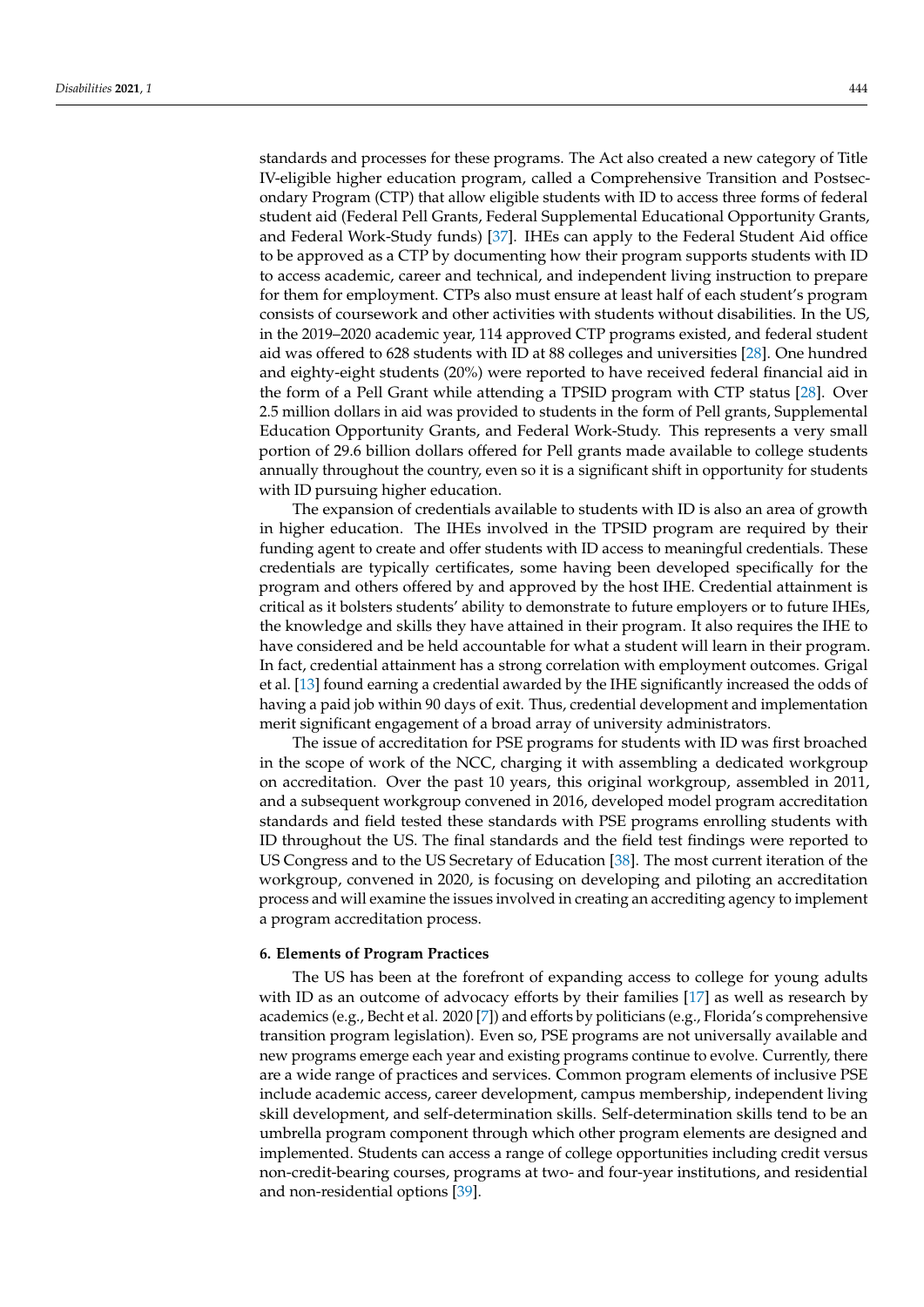Students may participate in personally selected college courses that are not only of interest to them but also may be aligned with a career goal. Students also often make use of supports such as academic peer mentors, educational coaches, or ambassadors. Mentors and coaches are paid or unpaid college students who provide one to one or small group learning support. Supports of this nature are designed to both enhance student learning in college courses and to increase student academic independence over time [\[40,](#page-11-9)[41\]](#page-11-10). Students with ID, like traditionally matriculating students with disabilities, may also receive accommodations in their classes coordinated through the college or university Accessibility Services Office (ASO). These accommodations include, but are not limited to, interpreters, extended testing time, and note takers. Academic access for students with ID is intended to result not only in the opportunity to participate in competitive integrated employment, but to do so in a chosen career path. As such, a tenet of many PSE programs is career development. Additionally, campus communities that demonstrate the values and beliefs reflective of an inclusive campus provide students with ID opportunities such as participation clubs and activities (e.g., intramural sports, academic or personal interest clubs), and the ability to develop and enhance independent living skills in on or off-campus housing. A wide array of college experiences allows students to develop career readiness, improve social skills, and potentially build lifelong personal and professional relationships.

Self-determination largely serves as a foundational component of many PSE programs. Self-determination, in sum, means an individual has the skills, belief, and opportunity to be the primary causal agent in her/his/their lives [\[42\]](#page-11-11). Students in PSE settings exhibit self-determined behavior when they engage in acts of self-advocacy, for example, a student explaining her disability to an instructor and describing her learning needs. Self-determination is also reflected in such acts as problem solving, choice making, goal setting, and when making other personal life decisions about activities to engage in. One study of 251 first-year college and university students with ID found the number of social activities students engaged in predicted their scores on autonomy, self-realization, and overall self- determination [\[43\]](#page-11-12).

College also results in an opportunity to learn and practice soft skills. Soft skills include competencies such as teamwork, communication, conflict resolution, dependability, and adaptability. Both self-determination and soft skills are necessary to achieve adult life goals regardless of disability status [\[44\]](#page-11-13). While programs and their respective practices continue to evolve, the growth of PSE programs and services for students with ID have led to increased opportunities to conduct research and advancements in policy development in this field.

# **7. Inclusive Higher Education Research, Policy and Funding**

As the opportunity to access higher education grows for students with ID, so too does the opportunity to explore its participants and components, and its impact and outcomes through research. Early reviews of literature on this topic noted the dearth of studies on limited ranges of topics, with the preponderance of articles providing program descriptions [\[15](#page-10-10)[,45\]](#page-11-14). More recently, the prevalence of research on higher education for students with ID has increased and focus of these studies has broadened substantially. From 2010 to 2016, there were 60 articles published in peer-reviewed journals, an average of 8.6 studies per year [\[46\]](#page-11-15). In the subsequent 5 years (2017–2021), there were twice as many, 120 peer-reviewed articles, for an average of 24 per year. Studies have also gone beyond the early focus on program descriptions and have begun to explore a wider range of issues and topics.

Researchers have sought to capture the perspectives of faculty and staff involved in these higher education initiatives [\[35,](#page-11-4)[36\]](#page-11-5). A positive shift in the attitudes and levels of acceptance from higher education faculty is evident in these studies [\[35](#page-11-4)[,36](#page-11-5)[,47\]](#page-11-16), but the need for training and support remain an important part of effectively engaging faculty to meet the diverse learning needs of college students with ID. Student experiences have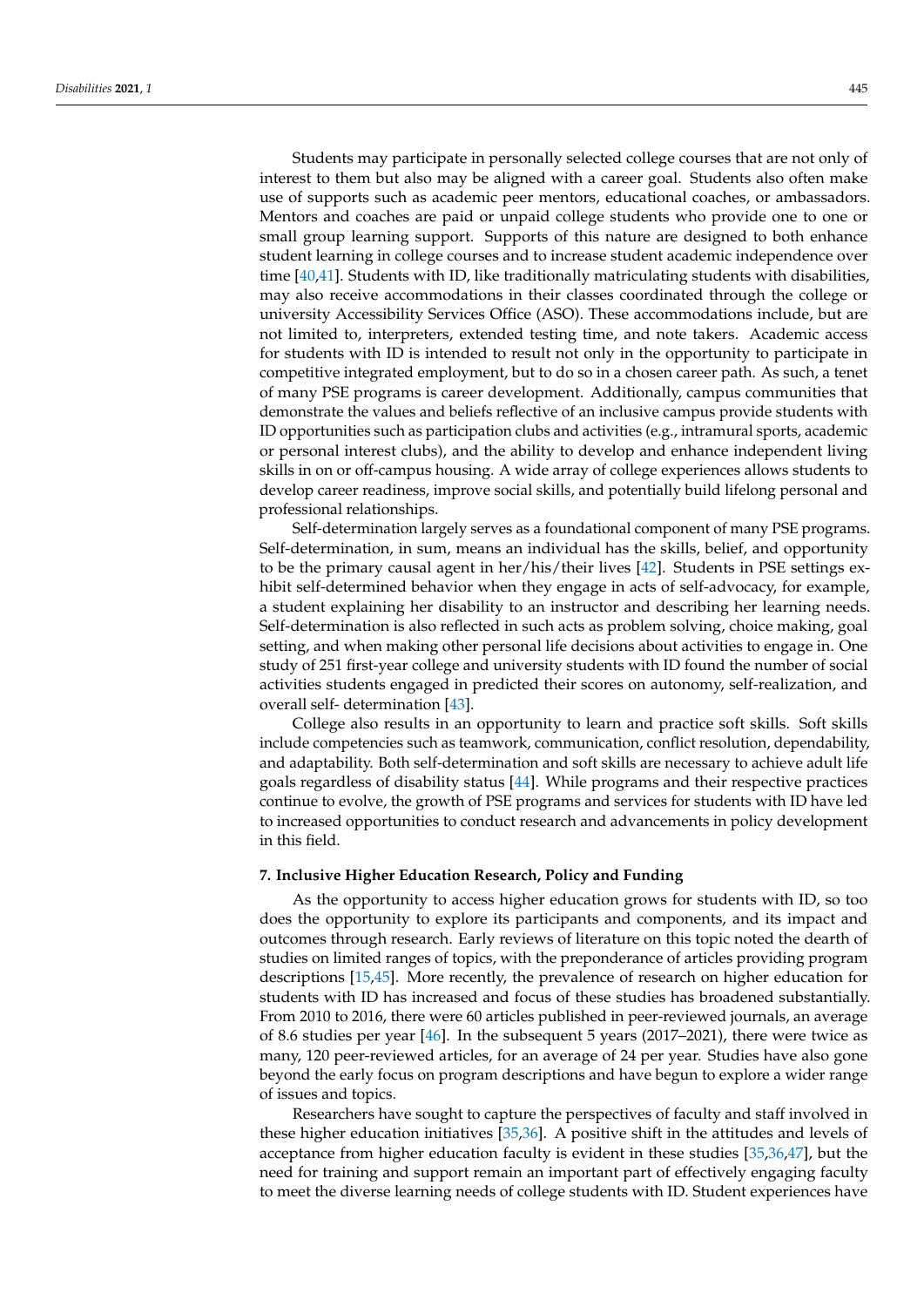also been studied, looking at students' motivations [\[42\]](#page-11-11); growth in self-determination [\[43\]](#page-11-12); and student course and employment experiences [\[28\]](#page-10-23). Analysis of student course enrollments, and the associated outcomes of those learning experiences, are also emerging in the literature [\[48\]](#page-11-17).

Another growing aspect of emerging research is focused on documenting the impact PSE experiences have on the employment status of students with ID while they are enrolled in college, and after they complete their college learning [\[13,](#page-10-8)[27,](#page-10-22)[33,](#page-11-2)[39,](#page-11-8)[49,](#page-11-18)[50\]](#page-11-19). Given the historically poor employment outcomes experienced by people with ID, these studies serve two important purposes. First, they demonstrate students with ID can access courses related to a career interest and, simultaneously, participate in career exploration, and in some cases, paid work experiences. Secondly, these studies demonstrate the impact various employment components of a student experience (e.g., career exploration, paid and unpaid work-based learning) as well as access to inclusive coursework have on students' employment status when they complete PSE, and on their longer-term employment outcomes. One study on students with ID enrolled in TPSID-funded IHE programs found those who took *only* inclusive classes, participated in campus events, had prior paid work experience, and participated in volunteering and/or community service were more likely to earn at or above minimum wage during their most recent year in the TPSID program [\[50\]](#page-11-19). Another study also on students enrolled in TPSID-funded programs found students with ID who obtained a paid job while enrolled in college were almost 15-fold more likely to have a paid job at exit than those who did not [\[13\]](#page-10-8).

Other areas of research, specifically those focusing on individuals with ID who receive support from VR, offer additional support for the supposition that higher education is an effective pathway to employment success [\[27\]](#page-10-22). Data on recipients of VR services are collected nationally each year in the Rehabilitation Services Administration's Case Service Report (RSA-911) dataset. These data have been analyzed recently by several researchers exploring the impact PSE has had on the employment outcomes of those receiving VR services [\[9](#page-10-4)[,27](#page-10-22)[,33\]](#page-11-2).

Findings from these studies show VR clients with ID who experienced PSE were more than twice as likely to be employed and have increased earnings compared to their counterparts who had not had access to PSE [\[27\]](#page-10-22). Positive impacts were found for adult participants of PSE [\[9,](#page-10-4)[33\]](#page-11-2) and for transition aged youth participating in PSE [\[51\]](#page-11-20). PSE for people with ID has also been found to be both cost-effective (cheaper than other services) and cost-efficient (pays for itself over time) [\[52\]](#page-11-21). Despite these strong indications that PSE is positively linked to better employment outcomes, there has been inconsistent support for using VR services to support students with ID to access PSE. Much of the disparity is due to inconsistent interpretation of federal guidance by local and state leaders when developing policy and legislation [\[18\]](#page-10-13).

In addition to federal legislation such as the HEOA and the ADA, state governments also have developed legislation related to PSE initiatives for students with ID. In 2019, 27 pieces of state legislation were identified, some establishing task forces and commissions, others related to funding for developing and evaluating such programs or establishing scholarships [\[53\]](#page-11-22). For example, in 2014 the Massachusetts Task Force on Higher Education for Students with Intellectual Disabilities and Autism Spectrum Disorder (ID/ASD) was convened by the House and Senate Co-Chairs of the Joint Committee on Higher Education in the state of Massachusetts. This taskforce created a report describing higher education opportunities for students with ID/ASD nationally and statewide and included specific findings and recommendations to increase access to inclusive higher education and ensure citizens with ID/ASD have equal opportunity to reach their potential.

The state of Colorado passed a law (Senate Bill 196: Inclusive Higher Education Act) authorizing funding for a pilot inclusive higher education program for students with IDD resulting in new programs at two four-year universities and one community college. Another law of significant impact, the Florida Postsecondary Comprehensive Transition Program (FPCTP) Act, was passed in the state of Florida. It established the Florida Center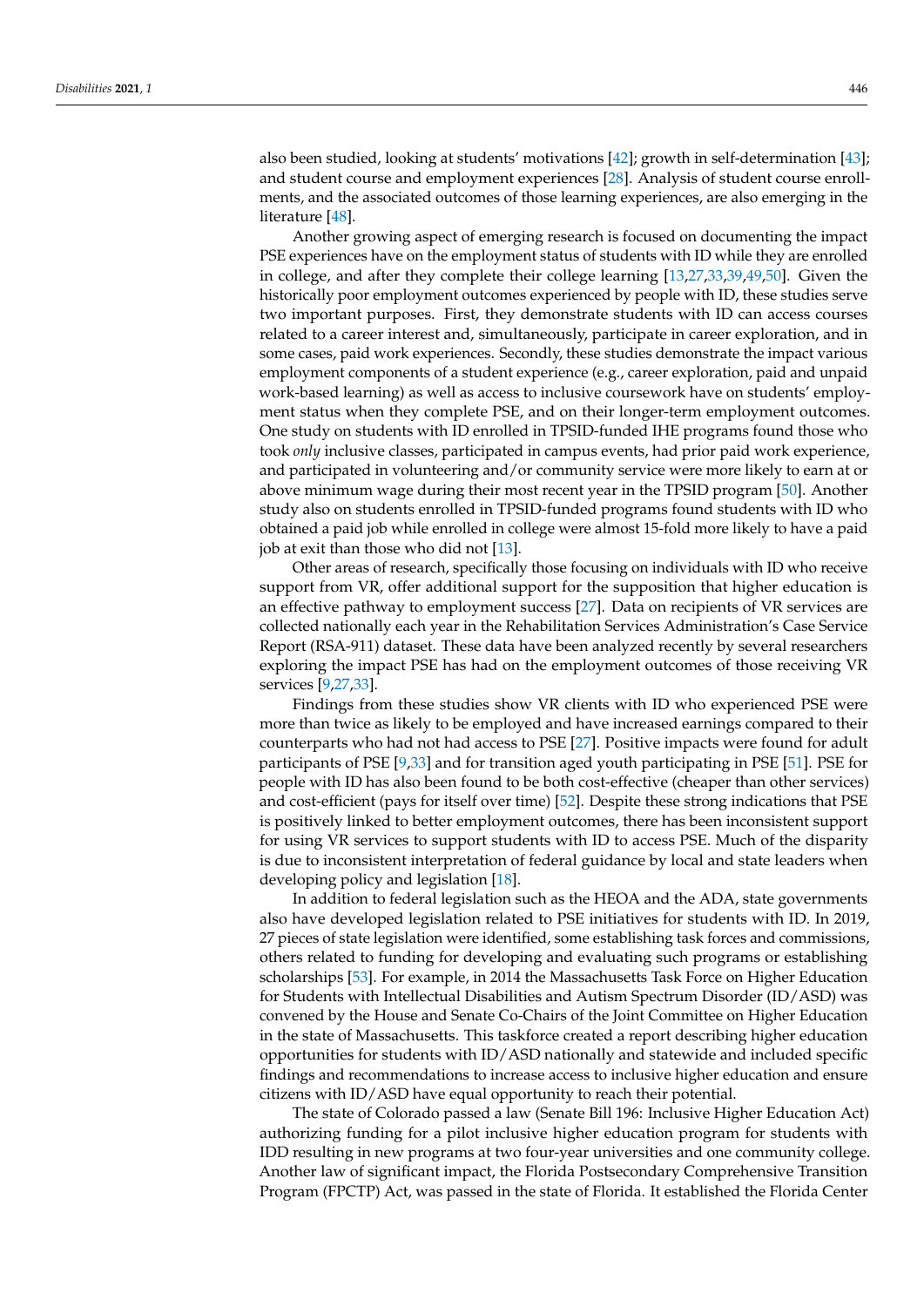for Students with Unique Abilities and provided \$8 million in funding and has established, to date, 19 programs for students with ID at IHEs throughout the state.

State and federal funds to support program development have made a significant impact on the availability of PSE options for students with ID, but these do not address the need for fiscal support to help students and their families afford the tuition and fees for IHE attendance. Programs seeking to assist students from low-income families may apply to the Federal Student Aid office to become an approved CTP, making federal grant and work-study funds available to eligible students. For example, one requirement of programs funded through the Florida FPCTP legislation is that the program become an approved CTP prior to the culmination of available state funding. In addition to federal student aid and limited potential funding from VR related to employment supports, students may also seek scholarships and consider the use of other disability related fiscal supports like those available through federal programs such as Medicaid. For example, Medicaid Home and Community Based Services (HCBS) waivers in some states can be used to pay for peer support career services, transportation, tuition, and fees [\[54\]](#page-11-23). State policies may impact the nature of these supports or how students' needs and services must be documented to qualify for the use of such funding.

## **8. Conclusions**

Higher education offers great opportunities for social and intellectual exploration and builds capacity for future employment. With the advent of funding due to legislation and policy changes in the US, students with ID are beginning to reap these same benefits from higher education. College and university students with ID are now able to access courses, earn credits, explore career pathways, and earn credentials. They are increasingly leaving higher education with employment, beginning to grow in their independent living capacity, and have satisfying social lives. These desirable outcomes are the result of IHEs recognizing the potential in these individuals and creating access to systems and services that both include and support them. The emergence of students with ID on college and university campuses has also led to significant changes in federal and state legislation and policies, and the need for increased collaboration among other disability organizations. Lastly, it has created fertile ground for new research exploring what works, and why, in and among the students, peers, and faculty involved in these learning experiences. The progress evident in the US may provide useful guidance and resources for stakeholders in other countries interested in furthering inclusive higher education for their citizens with ID.

**Author Contributions:** Conceptualization, M.G., L.L.D.III and Z.W.; writing—original draft preparation M.G. and L.L.D.III; writing—review and editing, M.G., L.L.D.III and Z.W. All authors have read and agreed to the published version of the manuscript.

**Funding:** Funds for this project were provided, in part, by a grant from the Office of Postsecondary Education, US Department of Education Award Number P407B100002.

**Institutional Review Board Statement:** Not applicable.

**Informed Consent Statement:** Not applicable.

**Conflicts of Interest:** The authors declare no conflict of interest.

#### **References**

- <span id="page-9-0"></span>1. U.S. Bureau of Labor Statistics. Available online: [https://www.bls.gov/careeroutlook/2016/data-on-display/education-matters.](https://www.bls.gov/careeroutlook/2016/data-on-display/education-matters.htm?view_ful) [htm?view\\_ful](https://www.bls.gov/careeroutlook/2016/data-on-display/education-matters.htm?view_ful) (accessed on 1 November 2021).
- <span id="page-9-1"></span>2. Carnevale, A.P.; Strohl, J.; Ridley, N.; Gulish, A. *Three Educational Pathways to Good Jobs: High School, Middle Skills, and Bachelor's Degree*; Georgetown University Center on Education and the Workforce: Washington, DC, USA, 2018.
- <span id="page-9-2"></span>3. Blumenstyk, G. By 2020, They Said, 2 Out of 3 Jobs Would Need More Than a High-School Diploma. Were They Right? The Edge: The Chronicle of Higher Education. Available online: <https://www.chronicle.com/newsletter/the-edge/2020-01-22> (accessed on 1 November 2021).
- <span id="page-9-3"></span>4. Bureau of Labor Statistics. Persons with a Disability: Labor Force Characteristics. 2021. Available online: [https://www.bls.gov/](https://www.bls.gov/news.release/disabl.nr0.htm) [news.release/disabl.nr0.htm](https://www.bls.gov/news.release/disabl.nr0.htm) (accessed on 1 November 2021).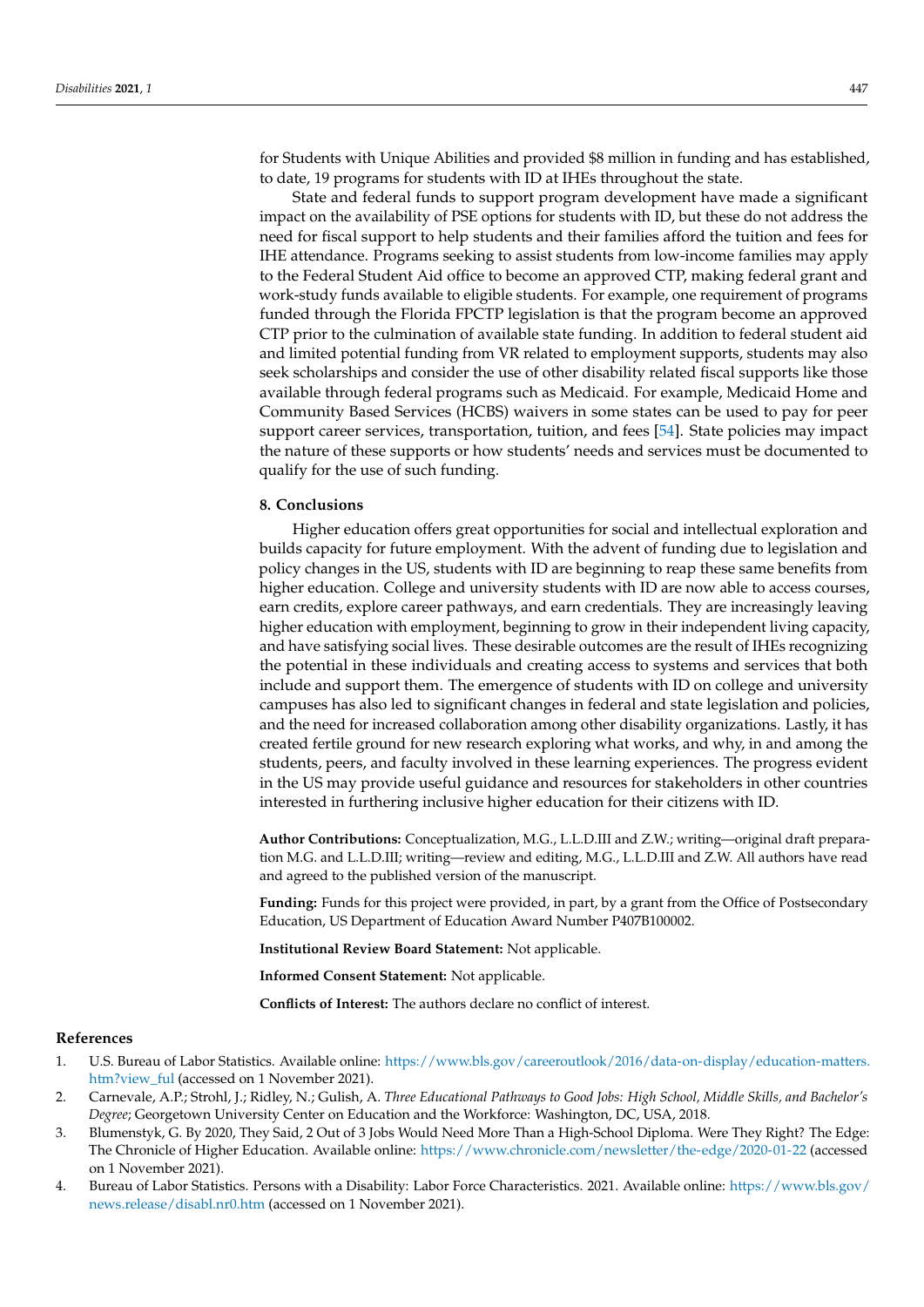- <span id="page-10-0"></span>5. Wagner, M.; Newman, L.; Cameto, R.; Garza, N.; Levine, P. *After High School: A First Look at the Postschool Experiences of Youth with Disabilities. A Report from the National Longitudinal Transition Study-2 (NLTS2)*; SRI International: Menlo Park, CA, USA, 2005. Available online: <https://files.eric.ed.gov/fulltext/ED494935.pdf> (accessed on 1 November 2021).
- <span id="page-10-1"></span>6. Lipscomb, S.; Haimson, J.; Liu, A.Y.; Burghardt, J.; Johnson, D.R.; Thurlow, M.L. *Preparing for Life after High School: The Characteristics and Experiences of Youth in Special Education. Findings from the National Longitudinal Transition Study 2012*; Comparisons across disability groups: Full report (NCEE 2017–4018); Department of Education, Institute of Education Sciences, National Center for Education Evaluation and Regional Assistance: Washington, DC, USA, 2017; Volume 2.
- <span id="page-10-2"></span>7. Becht, K.; Roberts-Dahm, L.D.; Meyer, A.; Giarrusso, D.; Still-Richardson, E. Inclusive postsecondary education programs of study for students with intellectual disability. *J. Postsecond. Educ. Disabil.* **2020**, *33*, 63–79.
- <span id="page-10-3"></span>8. Southward, J.D.; Kyzar, K. Predictors of competitive employment for students with intellectual and/or developmental disabilities. *Educ. Train. Autism Dev. Disabil.* **2017**, *52*, 26–37.
- <span id="page-10-4"></span>9. Miller, S.C.; Sax, C.L.; Tucker, M.S. Examining associations between postsecondary education, earnings, and provision of college and university training related to individuals with intellectual and developmental disabilities served by vocational rehabilitation. *J. Rehabil.* **2019**, *85*, 22–34.
- <span id="page-10-5"></span>10. Dukes, L.L., III; Hart, D. Barriers and solutions to creating inclusive higher education options for individuals with intellectual disabilities. In Proceedings of the Division on Autism and Developmental Disabilities Conference, Clearwater Beach, FL, USA, 20–22 January 2021.
- <span id="page-10-6"></span>11. Butler, L.N.; Sheppard-Jones, K.; Whaley, B.; Harrison, B.; Osness, M. Does participation in higher education make a difference in life outcomes for students with intellectual disability? *J. Vocat. Rehabil.* **2015**, *44*, 295–298. [\[CrossRef\]](http://doi.org/10.3233/JVR-160804)
- <span id="page-10-7"></span>12. Jahoda, A.; Banks, P.; Dagnan, D.; Kemp, J.; Kerr, W.; Williams, V. Starting a New Job: The Social and Emotional Experience of People with Intellectual Disabilities. *J. Appl. Res. Intellect. Disabil.* **2009**, *22*, 421–425. [\[CrossRef\]](http://doi.org/10.1111/j.1468-3148.2009.00497.x)
- <span id="page-10-8"></span>13. Grigal, M.; Papay, C.; Smith, F.; Hart, D.; Verbeck, R. Experiences that predict employment for students with intellectual and developmental disabilities in federally funded higher education programs. *Career Dev. Transit. Except. Individ.* **2019**, *42*, 17–28. [\[CrossRef\]](http://doi.org/10.1177/2165143418813358)
- <span id="page-10-9"></span>14. Jones, M.; Boyle, M.; May, C.; Prohn, S.; Updike, J.; Wheeler, C. Building Inclusive Campus Communities: A Framework for Inclusion. Boston, MA: University of Massachusetts Boston, Institute for Community Inclusion. *Think Coll. Insight Brief.* **2015**, *26*, 1–6.
- <span id="page-10-10"></span>15. Neubert, D.A.; Moon, M.S.; Grigal, M.; Redd, V. Postsecondary educational practices for individuals with mental retardation and other significant disabilities: A review of the literature. *J. Vocat. Rehabil.* **2001**, *16*, 155–168.
- <span id="page-10-11"></span>16. Jones, L.A.; Moe, R. College education for mentally retarded adults. *Ment. Retard.* **1980**, *18*, 59.
- <span id="page-10-12"></span>17. Grigal, M.; Hart, D.; Paiewonsky, M. *Think College: Postsecondary Education Options for Students with Intellectual Disabilities*; Brookes Publishing: Baltimore, MD, USA, 2010.
- <span id="page-10-13"></span>18. Lee, S.; Rozell, D.; Will, M. *Addressing the Policy Tangle: Students with Intellectual Disability and the Path to Postsecondary Education, Employment and Community Living*; Inclusive Higher Education Committee: Washington, DC, USA, 2018.
- <span id="page-10-14"></span>19. Grigal, M.; Hart, D.; Weir, C. A Survey of Postsecondary Education Programs for Students with Intellectual Disabilities in the United States. *J. Policy Pract. Intellect. Disabil.* **2012**, *9*, 223–233. [\[CrossRef\]](http://doi.org/10.1111/jppi.12012)
- <span id="page-10-15"></span>20. Higher Education Opportunity Act of 2008, PL 110–315, 20 U.S.C. §§1001 et seq. 2008. Available online: [https://www.govinfo.](https://www.govinfo.gov/content/pkg/PLAW-110publ315/pdf/PLAW-110publ315.pdf) [gov/content/pkg/PLAW-110publ315/pdf/PLAW-110publ315.pdf](https://www.govinfo.gov/content/pkg/PLAW-110publ315/pdf/PLAW-110publ315.pdf) (accessed on 9 September 2021).
- <span id="page-10-16"></span>21. Higher Education Act of 1965, PL 89–329, 20 U.S.C. §§1001 et seq. 1965. Available online: [https://www.govinfo.gov/content/](https://www.govinfo.gov/content/pkg/COMPS-765/pdf/COMPS-765.pdf) [pkg/COMPS-765/pdf/COMPS-765.pdf](https://www.govinfo.gov/content/pkg/COMPS-765/pdf/COMPS-765.pdf) (accessed on 9 September 2021).
- <span id="page-10-17"></span>22. Individuals with Disabilities Education Act of 1997, PL 105–17, 20 U.S.C. § 1400 et seq. 1997. Available online: [https://www.](https://www.govinfo.gov/content/pkg/PLAW-105publ17/html/PLAW-105publ17.htm) [govinfo.gov/content/pkg/PLAW-105publ17/html/PLAW-105publ17.htm](https://www.govinfo.gov/content/pkg/PLAW-105publ17/html/PLAW-105publ17.htm) (accessed on 9 September 2021).
- <span id="page-10-18"></span>23. Boyle, M. *Federal Financial Aid for Students with Intellectual Disabilities*; Issue No. 16; University of Massachusetts Boston, Institute for Community Inclusion: Boston, MA, USA, 2012.
- <span id="page-10-19"></span>24. Section 504 of the Rehabilitation Act of 1973, PL No. 93–112, 87 Stat. 394. 1973. Available online: [https://www.govinfo.gov/](https://www.govinfo.gov/content/pkg/STATUTE-87/pdf/STATUTE-87-Pg355.pdf#page=1) [content/pkg/STATUTE-87/pdf/STATUTE-87-Pg355.pdf#page=1](https://www.govinfo.gov/content/pkg/STATUTE-87/pdf/STATUTE-87-Pg355.pdf#page=1) (accessed on 9 September 2021).
- <span id="page-10-20"></span>25. Americans with Disabilities Act of 1990. PL No. 101–336, 42 U.S.C. § 12101. 2016. Available online: [https://www.govinfo.gov/](https://www.govinfo.gov/content/pkg/COMPS-803/pdf/COMPS-803.pdf) [content/pkg/COMPS-803/pdf/COMPS-803.pdf](https://www.govinfo.gov/content/pkg/COMPS-803/pdf/COMPS-803.pdf) (accessed on 9 September 2021).
- <span id="page-10-21"></span>26. Americans with Disabilities Act Amendments Act of 2008. PL No. 110–325, 122 Stat. 3553. 2008. Available online: [https:](https://www.ada.gov/pubs/adastatute08.htm) [//www.ada.gov/pubs/adastatute08.htm](https://www.ada.gov/pubs/adastatute08.htm) (accessed on 9 September 2021).
- <span id="page-10-22"></span>27. Sannicandro, T.; Parish, S.; Fournier, S.; Mitra, M.; Paiewonsky, M. Employment, income, and SSI effects of postsecondary education for people with intellectual disability. *Am. J. Intellect. Dev. Disabil.* **2018**, *123*, 412–497. [\[CrossRef\]](http://doi.org/10.1352/1944-7558-123.5.412)
- <span id="page-10-23"></span>28. Grigal, M.; Hart, D.; Papay, C.; Wu, X.; Lazo, R.; Smith, F.; Domin, D. *Annual Report of the Cohort 2 TPSID Model Demonstration projects (Year 5, 2019–2020)*; University of Massachusetts Boston, Institute for Community Inclusion: Boston, MA, USA, 2021.
- <span id="page-10-24"></span>29. Grigal, M.; Papay, C.; Weir, C.; Hart, D.; McClellan, M. Characteristics of higher education programs enrolling students with intellectual disability in the United States. *Inclusion*. 2021. Advance Online Publication. Available online: [http://aaidd.org/](http://aaidd.org/publications/journals/articles-accepted-for-publication) [publications/journals/articles-accepted-for-publication](http://aaidd.org/publications/journals/articles-accepted-for-publication) (accessed on 9 September 2021).
- <span id="page-10-25"></span>30. National Center for Education Statistics. Undergraduate Retention and Graduation Rates. 2020. Available online: [https:](https://nces.ed.gov/programs/coe/indicator_ctr.asp) [//nces.ed.gov/programs/coe/indicator\\_ctr.asp](https://nces.ed.gov/programs/coe/indicator_ctr.asp) (accessed on 9 September 2021).